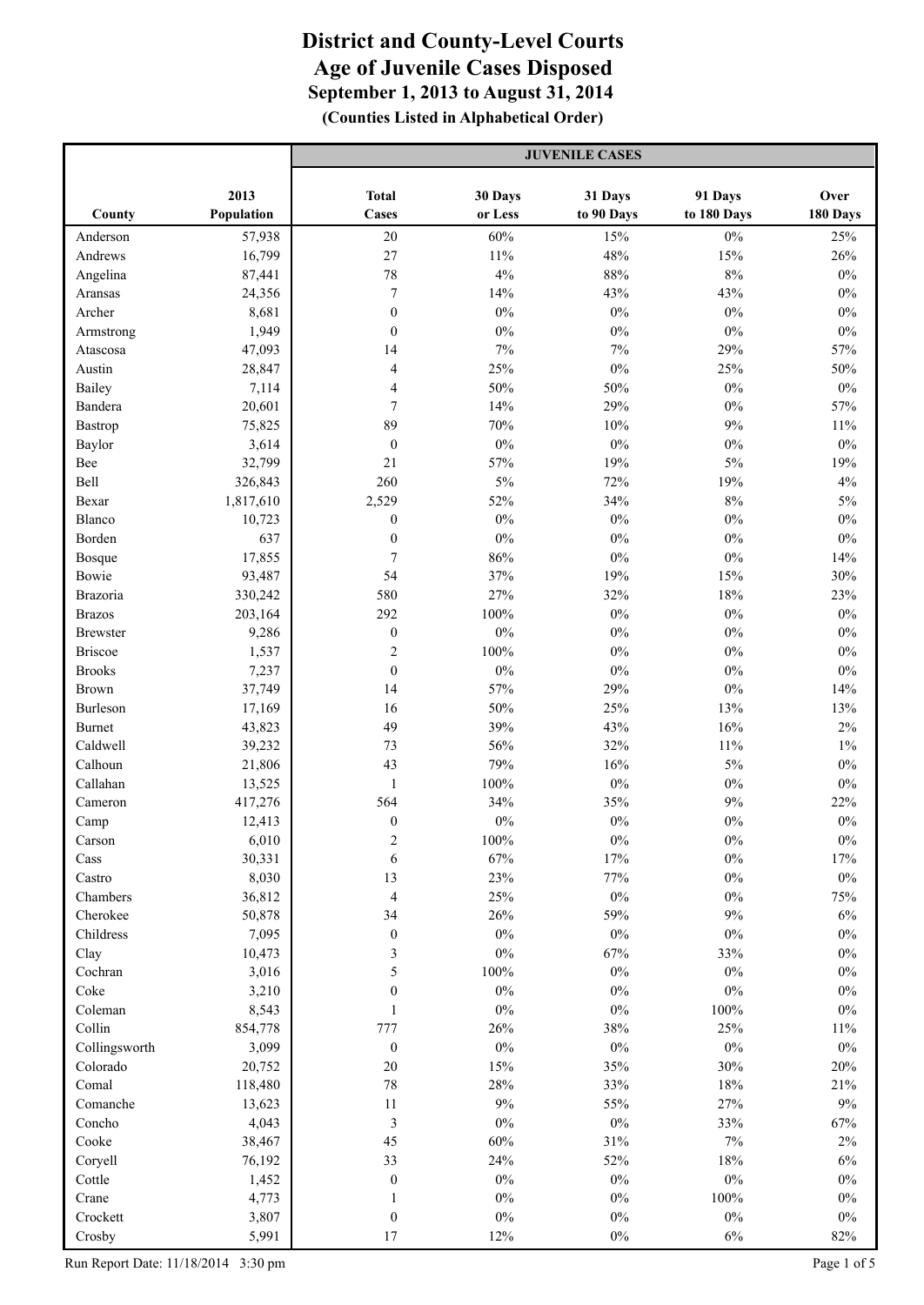|            |            | <b>JUVENILE CASES</b> |         |            |             |          |
|------------|------------|-----------------------|---------|------------|-------------|----------|
|            | 2013       | <b>Total</b>          | 30 Days | 31 Days    | 91 Days     | Over     |
| County     | Population | <b>Cases</b>          | or Less | to 90 Days | to 180 Days | 180 Days |
| Culberson  | 2,277      | $\boldsymbol{0}$      | $0\%$   | $0\%$      | $0\%$       | $0\%$    |
| Dallam     | 7,057      | $\boldsymbol{0}$      | $0\%$   | $0\%$      | $0\%$       | $0\%$    |
| Dallas     | 2,480,331  | 2,078                 | $2\%$   | 25%        | 23%         | 51%      |
| Dawson     | 13,810     | 4                     | 25%     | 25%        | $0\%$       | 50%      |
| De Witt    | 20,503     | 13                    | 38%     | 46%        | 15%         | $0\%$    |
| Deaf Smith | 19,177     | 41                    | $0\%$   | 37%        | 7%          | 56%      |
| Delta      | 5,238      | 6                     | 50%     | 33%        | 17%         | $0\%$    |
| Denton     | 728,799    | 892                   | 10%     | 36%        | 29%         | 25%      |
| Dickens    | 2,291      | $\boldsymbol{0}$      | $0\%$   | $0\%$      | $0\%$       | $0\%$    |
| Dimmit     | 10,897     | 1                     | $0\%$   | 100%       | $0\%$       | $0\%$    |
| Donley     | 3,522      | $\boldsymbol{0}$      | $0\%$   | $0\%$      | $0\%$       | $0\%$    |
| Duval      | 11,640     | 23                    | 48%     | 17%        | 9%          | 26%      |
| Eastland   | 18,245     | $\overline{3}$        | 67%     | 33%        | $0\%$       | $0\%$    |
| Ector      | 149,378    | 147                   | 55%     | 38%        | 5%          | $1\%$    |
| Edwards    | 1,884      | $\boldsymbol{0}$      | $0\%$   | $0\%$      | $0\%$       | $0\%$    |
| El Paso    | 827,718    | 1,374                 | 47%     | 28%        | 13%         | $11\%$   |
| Ellis      | 155,976    | 90                    | 47%     | 26%        | 13%         | 14%      |
| Erath      | 39,658     | 10                    | 100%    | $0\%$      | $0\%$       | $0\%$    |
| Falls      | 17,493     | $\boldsymbol{0}$      | $0\%$   | $0\%$      | $0\%$       | $0\%$    |
| Fannin     | 33,659     | $\boldsymbol{0}$      | $0\%$   | $0\%$      | $0\%$       | $0\%$    |
| Fayette    | 24,821     | 10                    | 20%     | 20%        | 40%         | 20%      |
| Fisher     | 3,856      | $\boldsymbol{0}$      | $0\%$   | $0\%$      | $0\%$       | $0\%$    |
| Floyd      | 6,230      | 11                    | 64%     | $9\%$      | $0\%$       | 27%      |
| Foard      | 1,277      | $\boldsymbol{0}$      | $0\%$   | $0\%$      | $0\%$       | $0\%$    |
| Fort Bend  | 652,365    | 699                   | $11\%$  | 41%        | 25%         | 22%      |
| Franklin   | 10,660     | 6                     | 50%     | 17%        | 17%         | 17%      |
| Freestone  | 19,646     | $\boldsymbol{0}$      | $0\%$   | $0\%$      | $0\%$       | $0\%$    |
| Frio       | 18,065     | $\boldsymbol{0}$      | $0\%$   | $0\%$      | $0\%$       | $0\%$    |
| Gaines     | 18,921     | 9                     | 56%     | 11%        | 11%         | 22%      |
| Galveston  | 306,782    | 664                   | $100\%$ | $0\%$      | $0\%$       | $0\%$    |
| Garza      | 6,317      | $\,$ $\,$             | 63%     | 13%        | 13%         | 13%      |
| Gillespie  | 25,357     | 5                     | 20%     | 60%        | 20%         | $0\%$    |
| Glasscock  | 1,251      | $\boldsymbol{0}$      | $0\%$   | $0\%$      | $0\%$       | $0\%$    |
| Goliad     | 7,465      | 9                     | $0\%$   | 67%        | 33%         | $0\%$    |
| Gonzales   | 20,312     | 9                     | $11\%$  | 33%        | 33%         | 22%      |
| Gray       | 23,043     | 22                    | 73%     | 18%        | $5\%$       | $5\%$    |
| Grayson    | 122,353    | 133                   | 43%     | 26%        | 27%         | $5\%$    |
| Gregg      | 123,024    | 51                    | 51%     | 39%        | $2\%$       | $8\%$    |
| Grimes     | 26,859     | 14                    | $0\%$   | 100%       | $0\%$       | $0\%$    |
| Guadalupe  | 143,183    | 85                    | 22%     | $38\%$     | $18\%$      | 22%      |
| Hale       | 35,764     | 59                    | 42%     | 24%        | 15%         | 19%      |
| Hall       | 3,239      | $\boldsymbol{0}$      | $0\%$   | $0\%$      | $0\%$       | $0\%$    |
| Hamilton   | 8,310      | $\,$ $\,$             | 13%     | 13%        | $0\%$       | 75%      |
| Hansford   | 5,555      | $10\,$                | $80\%$  | 20%        | $0\%$       | $0\%$    |
| Hardeman   | 4,016      | $\boldsymbol{0}$      | $0\%$   | $0\%$      | $0\%$       | $0\%$    |
| Hardin     | 55,417     | 41                    | 32%     | 17%        | $5\%$       | 46%      |
| Harris     | 4,336,853  | 8,111                 | $38\%$  | 30%        | $18\%$      | 14%      |
| Harrison   | 66,886     | 62                    | 55%     | 16%        | 15%         | 15%      |
| Hartley    | 6,100      | $\boldsymbol{0}$      | $0\%$   | $0\%$      | $0\%$       | $0\%$    |
| Haskell    | 5,875      | 6                     | 67%     | 33%        | $0\%$       | $0\%$    |
| Hays       | 176,026    | 95                    | 33%     | 56%        | $9\%$       | $2\%$    |
| Hemphill   | 4,158      | $\boldsymbol{0}$      | $0\%$   | $0\%$      | $0\%$       | $0\%$    |
| Henderson  | 78,675     | 34                    | $9\%$   | 24%        | 12%         | 56%      |
| Hidalgo    | 815,996    | 829                   | 38%     | 33%        | 10%         | 19%      |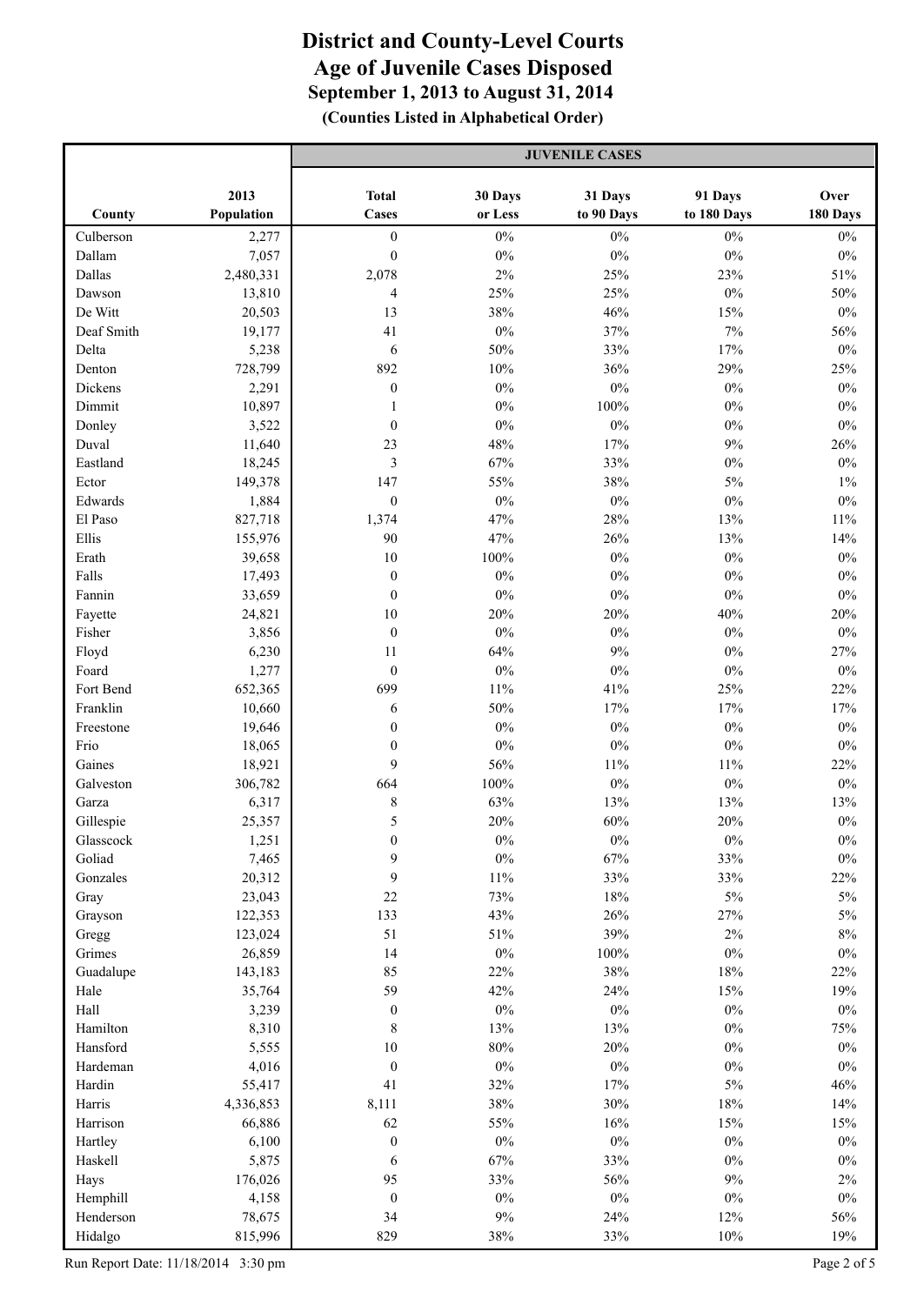|                       |                  | <b>JUVENILE CASES</b>      |                 |                       |                 |                 |
|-----------------------|------------------|----------------------------|-----------------|-----------------------|-----------------|-----------------|
|                       | 2013             | <b>Total</b>               | 30 Days         |                       | 91 Days         | Over            |
| County                | Population       | <b>Cases</b>               | or Less         | 31 Days<br>to 90 Days | to 180 Days     | 180 Days        |
| Hill                  | 34,823           | 36                         | 78%             | 19%                   | $0\%$           | $3\%$           |
| Hockley               | 23,530           | 42                         | 55%             | 21%                   | $7\%$           | 17%             |
| Hood                  | 52,905           | 22                         | 45%             | 45%                   | $9\%$           | $0\%$           |
| Hopkins               | 35,565           | 38                         | 32%             | 21%                   | 16%             | 32%             |
| Houston               | 22,911           | 19                         | 42%             | 42%                   | $0\%$           | 16%             |
| Howard                | 36,147           | 52                         | 69%             | 23%                   | 8%              | $0\%$           |
| Hudspeth              | 3,318            | $\boldsymbol{0}$           | $0\%$           | $0\%$                 | $0\%$           | $0\%$           |
| Hunt                  | 87,048           | 201                        | 28%             | 5%                    | 2%              | 65%             |
| Hutchinson            | 21,819           | $\boldsymbol{0}$           | $0\%$           | $0\%$                 | $0\%$           | $0\%$           |
| Irion                 | 1,612            | $\boldsymbol{0}$           | $0\%$           | $0\%$                 | $0\%$           | $0\%$           |
| Jack                  | 8,957            | 6                          | 67%             | 33%                   | $0\%$           | $0\%$           |
| Jackson               | 14,591           | 62                         | $6\%$           | 48%                   | 16%             | 29%             |
| Jasper                | 35,649           | 30                         | 33%             | 67%                   | $0\%$           | $0\%$           |
| Jeff Davis            | 2,253            | $\boldsymbol{0}$           | $0\%$           | $0\%$                 | $0\%$           | $0\%$           |
| Jefferson             | 252,358          | 237                        | 44%             | 34%                   | 10%             | 12%             |
| Jim Hogg              | 5,245            | $\boldsymbol{0}$           | $0\%$           | $0\%$                 | $0\%$           | $0\%$           |
| Jim Wells             | 41,680           | 31                         | 100%            | $0\%$                 | $0\%$           | $0\%$           |
| Johnson               | 154,707          | 114                        | 36%             | 32%                   | 19%             | 13%             |
| Jones                 | 19,859           | 5                          | 60%             | $0\%$                 | $0\%$           | 40%             |
| Karnes                | 15,081           | $\boldsymbol{0}$           | $0\%$           | $0\%$                 | $0\%$           | $0\%$           |
| Kaufman               | 108,568          | 33                         | 33%             | 42%                   | 18%             | $6\%$           |
| Kendall               | 37,766           | 32                         | 13%             | 31%                   | 38%             | 19%             |
| Kenedy                | 412              | $\mathbf{1}$               | $100\%$         | $0\%$                 | $0\%$           | $0\%$           |
| Kent                  | 807              | $\mathbf{1}$               | $0\%$           | $0\%$                 | $0\%$           | 100%            |
| Kerr                  | 49,953           | 79                         | 28%             | 38%                   | 22%             | 13%             |
| Kimble                | 4,481            | $\overline{c}$             | $0\%$           | 50%                   | $0\%$           | 50%             |
| King                  | 285              | $\boldsymbol{0}$           | $0\%$           | $0\%$                 | $0\%$           | $0\%$           |
| Kinney                | 3,586            | $\overline{2}$             | 50%             | $0\%$                 | 50%             | $0\%$           |
| Kleberg               | 32,101           | 53                         | 15%             | $8\%$                 | 21%             | 57%             |
| Knox                  | 3,767            | $\boldsymbol{0}$           | $0\%$           | $0\%$                 | $0\%$           | $0\%$           |
| La Salle              | 7,369            | $\boldsymbol{0}$           | $0\%$           | $0\%$                 | $0\%$           | $0\%$           |
| Lamar                 | 49,426           | 23                         | 87%             | 9%                    | $0\%$           | $4\%$           |
| Lamb                  | 13,775           | 12                         | 42%             | $25\%$                | $0\%$           | $33\%$          |
| Lampasas              | 20,222           | $\,$ $\,$                  | 13%             | 75%                   | $0\%$           | 13%             |
| Lavaca                | 19,581           | $\overline{4}$             | $0\%$           | 75%                   | $0\%$           | 25%             |
| Lee                   | 16,628           | 18                         | $61\%$          | 33%                   | $6\%$           | $0\%$           |
| Leon                  | 16,742           | $\overline{4}$             | 25%             | $0\%$                 | 25%             | $50\%$          |
| Liberty               | 76,907           | 17                         | $6\%$           | 65%                   | $6\%$           | 24%             |
| Limestone<br>Lipscomb | 23,326<br>3,485  | $20\,$<br>$\boldsymbol{0}$ | $10\%$<br>$0\%$ | $50\%$<br>$0\%$       | $10\%$<br>$0\%$ | $30\%$<br>$0\%$ |
| Live Oak              |                  | 5                          | $80\%$          | $0\%$                 | $0\%$           |                 |
| Llano                 | 11,867<br>19,444 | $\overline{4}$             | $0\%$           | 25%                   | 75%             | $20\%$<br>$0\%$ |
| Loving                | 95               | $\boldsymbol{0}$           | $0\%$           | $0\%$                 | $0\%$           | $0\%$           |
| Lubbock               | 289,324          | 278                        | $2\%$           | 30%                   | 17%             | $51\%$          |
| Lynn                  | 5,723            | $\overline{\mathcal{A}}$   | 75%             | $0\%$                 | $0\%$           | 25%             |
| Madison               | 13,781           | $\boldsymbol{0}$           | $0\%$           | $0\%$                 | $0\%$           | $0\%$           |
| Marion                | 10,235           | $\mathfrak{Z}$             | $100\%$         | $0\%$                 | $0\%$           | $0\%$           |
| Martin                | 5,312            | $\mathbf{1}$               | $100\%$         | $0\%$                 | $0\%$           | $0\%$           |
| Mason                 | 4,128            | $\mathbf{1}$               | $0\%$           | $0\%$                 | $0\%$           | $100\%$         |
| Matagorda             | 36,592           | 30                         | 23%             | 27%                   | 23%             | 27%             |
| Maverick              | 55,932           |                            |                 |                       |                 |                 |
| McCulloch             | 8,330            | $\sqrt{ }$                 | 14%             | 71%                   | $0\%$           | 14%             |
| McLennan              | 241,481          | 411                        | 17%             | 42%                   | $8\%$           | 33%             |
| McMullen              | 764              | $\boldsymbol{0}$           | $0\%$           | $0\%$                 | $0\%$           | $0\%$           |
|                       |                  |                            |                 |                       |                 |                 |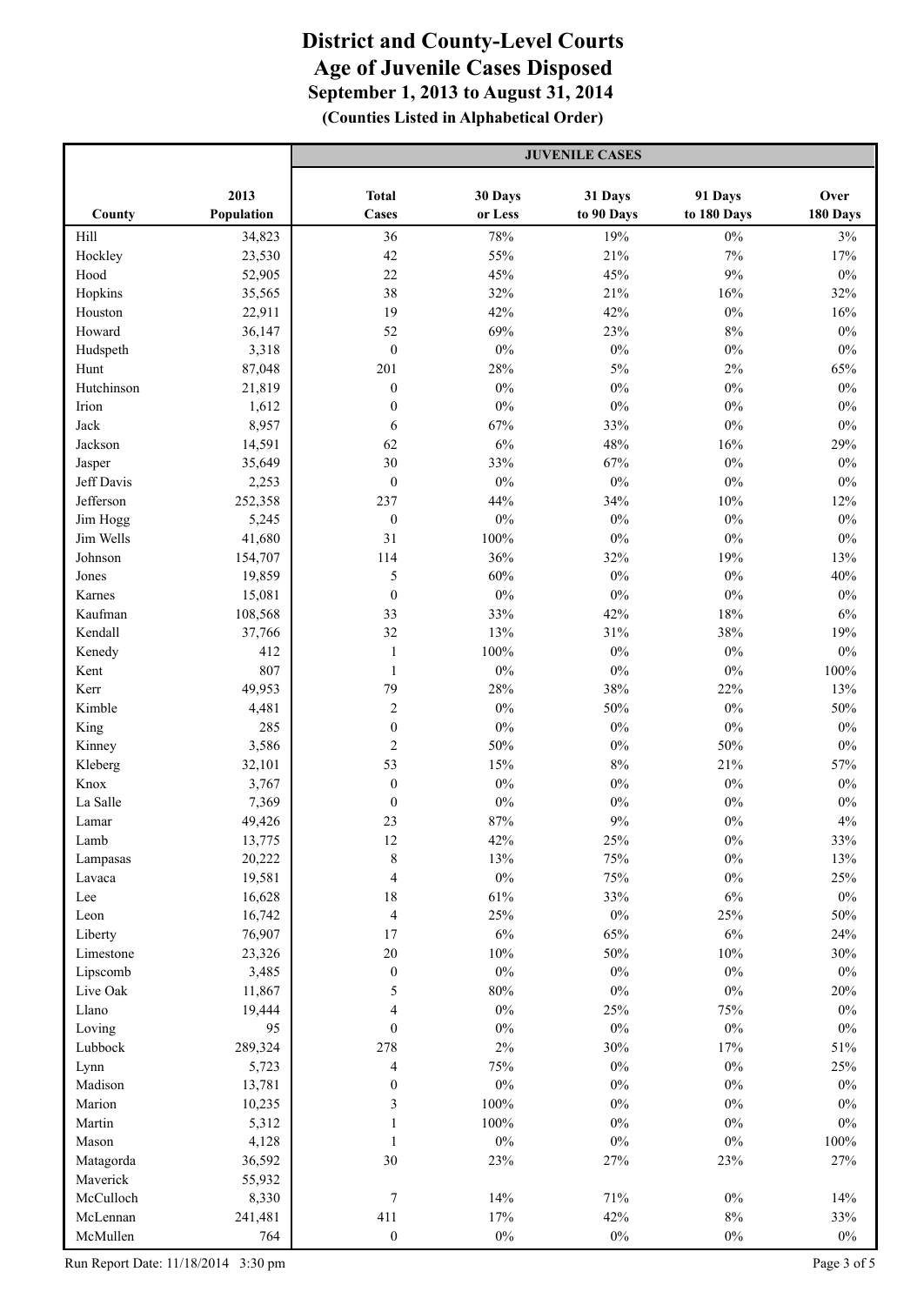|                          |                  | <b>JUVENILE CASES</b>         |              |               |                |                |
|--------------------------|------------------|-------------------------------|--------------|---------------|----------------|----------------|
|                          | 2013             | <b>Total</b>                  | 30 Days      | 31 Days       | 91 Days        | Over           |
| County                   | Population       | <b>Cases</b>                  | or Less      | to 90 Days    | to 180 Days    | 180 Days       |
| Medina                   | 47,399           | $\tau$                        | 86%          | 14%           | $0\%$          | $0\%$          |
| Menard                   | 2,148            | $\boldsymbol{0}$              | $0\%$        | $0\%$         | $0\%$          | $0\%$          |
| Midland                  | 151,468          | 127                           | 12%          | 62%           | 9%             | 17%            |
| Milam                    | 24,167           | 21                            | 57%          | 24%           | 19%            | $0\%$          |
| Mills                    | 4,907            | $\mathbf{1}$                  | 100%         | $0\%$         | $0\%$          | $0\%$          |
| Mitchell                 | 9,402            | $10\,$                        | 10%          | 20%           | 20%            | 50%            |
| Montague                 | 19,503           | 5                             | 40%          | $0\%$         | 40%            | 20%            |
| Montgomery               | 499,137          | 380                           | 8%           | 27%           | 24%            | 41%            |
| Moore                    | 22,141           | 58                            | 36%          | 41%           | 12%            | $10\%$         |
| Morris                   | 12,834           | $\boldsymbol{0}$              | $0\%$        | $0\%$         | $0\%$          | $0\%$          |
| Motley                   | 1,196            | $\boldsymbol{0}$              | $0\%$        | $0\%$         | $0\%$          | $0\%$          |
| Nacogdoches              | 65,330           | 61                            | 23%          | 31%           | 26%            | 20%            |
| Navarro                  | 48,038           | 30                            | 10%          | 33%           | 40%            | 17%            |
| Newton                   | 14,140           | $\boldsymbol{0}$              | $0\%$        | $0\%$         | $0\%$          | $0\%$          |
| Nolan                    | 15,037           | 16                            | 63%          | 6%            | 19%            | 13%            |
| Nueces                   | 352,107          | 267                           | $0\%$        | 100%          | $0\%$          | $0\%$          |
| Ochiltree                | 10,806           | 6                             | 100%         | $0\%$         | $0\%$          | $0\%$          |
| Oldham                   | 2,102            | $\boldsymbol{0}$              | $0\%$        | $0\%$         | $0\%$          | $0\%$          |
| Orange                   | 82,957           | 60                            | 48%          | 48%           | 3%             | $0\%$          |
| Palo Pinto               | 27,889           | $11\,$                        | 18%          | 9%            | 9%             | 64%            |
| Panola                   | 23,870           | 13                            | 77%          | 23%           | $0\%$          | $0\%$          |
| Parker                   | 121,418          | 39                            | 28%          | 51%           | 15%            | $5\%$          |
| Parmer                   | 9,965            | $\mathbf{1}$                  | $100\%$      | $0\%$         | $0\%$          | $0\%$          |
| Pecos                    | 15,697           | 35                            | $11\%$       | 17%           | $11\%$         | 60%            |
| Polk                     | 45,790           | 51                            | 45%          | 29%           | $4\%$          | 22%            |
| Potter                   | 121,661          | 79                            | 49%          | 22%           | $11\%$         | $18\%$         |
| Presidio                 | 7,201            | $\boldsymbol{0}$              | $0\%$        | $0\%$         | $0\%$          | $0\%$          |
| Rains                    | 11,065           | 6                             | 50%          | 50%           | $0\%$          | $0\%$          |
| Randall                  | 126,474          | 134                           | 25%          | 66%           | $4\%$          | $4\%$          |
| Reagan                   | 3,601            | $\boldsymbol{0}$              | $0\%$        | $0\%$         | $0\%$          | $0\%$          |
| Real                     | 3,350            | $\boldsymbol{0}$              | $0\%$        | $0\%$         | $0\%$          | $0\%$          |
| Red River                | 12,470           | 9                             | 44%          | 44%           | $11\%$         | $0\%$          |
| Reeves                   | 13,965           | $\boldsymbol{2}$              | $100\%$      | $0\%$         | $0\%$          | $0\%$          |
| Refugio                  | 7,305            | $\mathbf{1}$                  | $0\%$        | $0\%$         | $100\%$        | $0\%$          |
| Roberts                  | 831              | $\mathbf{1}$                  | $100\%$      | $0\%$         | $0\%$          | $0\%$          |
| Robertson                | 16,486           | 11                            | 64%          | 18%           | $0\%$          | $18\%$         |
| Rockwall                 | 85,245           | 23                            | 48%          | 39%           | $9\%$          | $4\%$          |
| Runnels                  | 10,309           | 5                             | $20\%$       | $60\%$        | 20%            | $0\%$          |
| Rusk                     | 53,622           | 28                            | $0\%$        | $7\%$         | 21%            | 71%            |
| Sabine                   | 10,361           | $\overline{4}$                | 25%          | $25\%$        | $50\%$         | $0\%$          |
| San Augustine            | 8,769            | $\boldsymbol{0}$              | $0\%$        | $0\%$         | $0\%$          | $0\%$          |
| San Jacinto              | 26,856           | $\boldsymbol{0}$              | $0\%$        | $0\%$         | $0\%$          | $0\%$          |
| San Patricio<br>San Saba | 66,137           | 66                            | 26%<br>$0\%$ | 61%           | $6\%$<br>$0\%$ | $8\%$<br>$0\%$ |
| Schleicher               | 6,012<br>3,206   | $\mathbf{1}$                  | $0\%$        | 100%<br>$0\%$ | $0\%$          | $0\%$          |
|                          |                  | $\boldsymbol{0}$<br>$\,$ $\,$ | 75%          |               | $0\%$          |                |
| Scurry<br>Shackelford    | 17,302<br>3,375  | $\overline{4}$                | 50%          | 13%<br>$0\%$  | $0\%$          | 13%<br>$50\%$  |
| Shelby                   | 25,792           | $\boldsymbol{0}$              | $0\%$        | $0\%$         | $0\%$          | $0\%$          |
| Sherman                  |                  | $\boldsymbol{0}$              | $0\%$        | $0\%$         | $0\%$          | $0\%$          |
| Smith                    | 3,093<br>216,080 | 357                           | 30%          | $48\%$        | $9\%$          | 12%            |
| Somervell                | 8,658            | 14                            | 29%          | 14%           | $50\%$         | $7\%$          |
| <b>Starr</b>             | 61,963           | $\boldsymbol{0}$              | $0\%$        | $0\%$         | $0\%$          | $0\%$          |
| Stephens                 | 9,247            | $20\,$                        | $100\%$      | $0\%$         | $0\%$          | $0\%$          |
| Sterling                 | 1,219            | $\boldsymbol{0}$              | $0\%$        | $0\%$         | $0\%$          | $0\%$          |
|                          |                  |                               |              |               |                |                |